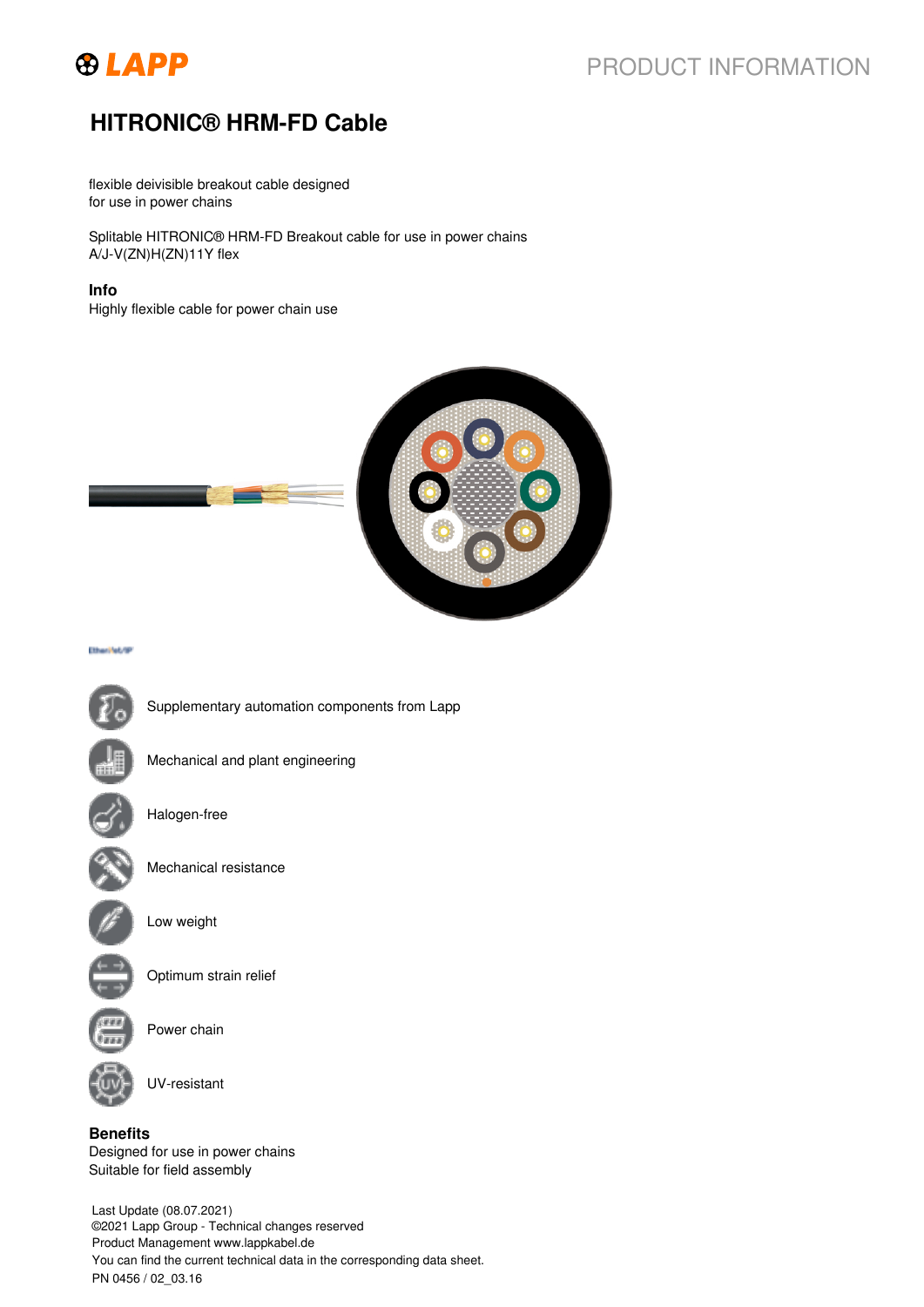

## PRODUCT INFORMATION

## **HITRONIC® HRM-FD Cable**

Easy to install due to the compact design, high flexibility, robust sheath and small bending radii Zero electromagnetic interference as the cable contains no metal (totally dielectric)

#### **Application range**

For highly flexible industrial applications As a link between moving parts In vertical installations Industrial environments For indoor and outdoor use

### **Product features**

Based on military norm MIL-C-85045 For use in power chains and moving machinery parts in dry or damp rooms Outer sheath flame-retardant and halogen-free Mechanically robust

#### **Product Make-up**

2.0 mm tight-buffered sub-cable with LSZH sheath Aramid yarns as strain relief Central element PUR outer sheath Colour: black (RAL 9005)

### **Technical Data**

Classification ETIM 5: ETIM 5.0 Class-ID: EC000034 ETIM 5.0 Class-Description: Fibre optic cable Classification ETIM 6: ETIM 6.0 Class-ID: EC000034 ETIM 6.0 Class-Description: Fibre optic cable Dimensions: sub-cable: 2.0mm Cable: see table Core identification code: Details see datasheet Fibre type: GOF - Glass Optical Fibre Standard designation:  $A/J-V(ZN)H(ZN)11Y$ Optical values: see data sheet Optical fibre type: Core material: glass Cladding material: glass Permissible bending radius: Static: ≥ 15 x outer diameter Dynamic: ≥ 20 x outer diameter Temperature range: Fixed installation: -40°C to +70°C Flexible use: -20°C to +60°C

#### **Note**

Unless specified otherwise, the shown product values are nominal values. Detailed values (e.g. tolerances) are available upon request.

The cables can also be supplied as pre-terminated fibre optic trunks. Photographs and graphics are not to scale and do not represent detailed images of the respective products. Prices are net prices without VAT and surcharges. Sale to business customers only.

Last Update (08.07.2021) ©2021 Lapp Group - Technical changes reserved Product Management www.lappkabel.de You can find the current technical data in the corresponding data sheet. PN 0456 / 02\_03.16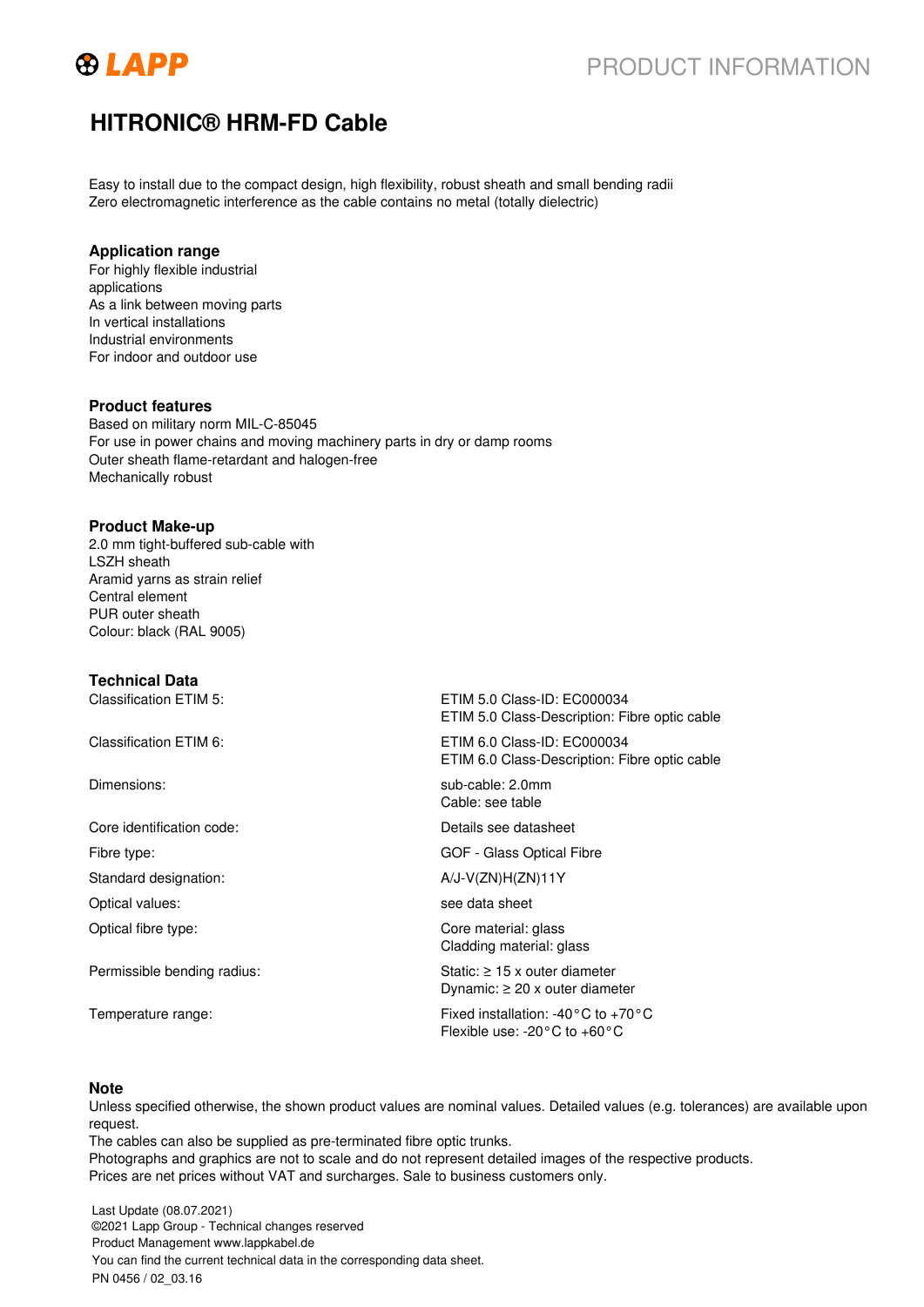| Article number       | Article designation                                 | Fibre type   | Number of fibres | Outer diameter [mm] | Weight (kg/km) |  |  |  |  |
|----------------------|-----------------------------------------------------|--------------|------------------|---------------------|----------------|--|--|--|--|
| Multimode G 50 OM4   |                                                     |              |                  |                     |                |  |  |  |  |
| 26300402             | HITRONIC® HRM-FD800 2G 50/125 OM4<br>50/125 OM4     |              | <u> 2</u>        | 7.8                 | 50             |  |  |  |  |
| 26300404             | HITRONIC® HRM-FD1000<br>4G 50/125 OM4               | 50/125 OM4   | $\overline{4}$   | 7.8                 | 50             |  |  |  |  |
| 26300408             | HITRONIC® HRM-FD1400<br>8G 50/125 OM4               | 50/125 OM4   | 8                | 10.4                | 93             |  |  |  |  |
| 26300412             | HITRONIC® HRM-FD1800<br>12G 50/125 OM4              | 50/125 OM4   | 12               | 13                  | 98             |  |  |  |  |
| Multimode G 50 OM3   |                                                     |              |                  |                     |                |  |  |  |  |
| 26300302             | HITRONIC® HRM-FD800 2G 50/125 OM3<br>50/125 OM3     |              | $\overline{c}$   | 7.8                 | 50             |  |  |  |  |
| 26300304             | HITRONIC® HRM-FD1000<br>4G 50/125 OM3               | 50/125 OM3   | $\overline{4}$   | 7.8                 | 50             |  |  |  |  |
| 26300308             | HITRONIC® HRM-FD1400<br>8G 50/125 OM3               | 50/125 OM3   | 8                | 10.4                | 93             |  |  |  |  |
| 26300312             | HITRONIC® HRM-FD1800<br>12G 50/125 OM3              | 50/125 OM3   | 12               | 13                  | 98             |  |  |  |  |
| Multimode G 50 OM2   |                                                     |              |                  |                     |                |  |  |  |  |
| 26300202             | HITRONIC® HRM-FD800 2G 50/125 OM2<br>50/125 OM2     |              | $\overline{c}$   | 7.8                 | 50             |  |  |  |  |
| 26300204             | HITRONIC® HRM-FD1000<br>4G 50/125 OM2               | 50/125 OM2   | $\overline{4}$   | 7.8                 | 50             |  |  |  |  |
| 26300208             | HITRONIC® HRM-FD1400<br>8G 50/125 OM2               | 50/125 OM2   | 8                | 10.4                | 93             |  |  |  |  |
| 26300212             | HITRONIC® HRM-FD1800<br>12G 50/125 OM2              | 50/125 OM2   | 12 <sup>2</sup>  | 13                  | 98             |  |  |  |  |
| Multimode G 62.5 OM1 |                                                     |              |                  |                     |                |  |  |  |  |
| 26300102             | HITRONIC® HRM-FD800 2G 62.5/125 OM1<br>62.5/125 OM1 |              | $\overline{c}$   | 7.8                 | 50             |  |  |  |  |
| 26300104             | HITRONIC® HRM-FD1000<br>4G 62.5/125 OM1             | 62.5/125 OM1 | $\overline{4}$   | 7.8                 | 50             |  |  |  |  |
| 26300108             | HITRONIC® HRM-FD1400<br>8G 62.5/125 OM1             | 62.5/125 OM1 | 8                | 10.4                | 93             |  |  |  |  |
| 26300112             | HITRONIC® HRM-FD1800<br>12G 62.5/125 OM1            | 62.5/125 OM1 | 12               | 13                  | 98             |  |  |  |  |
| Single-mode E 9 OS2  |                                                     |              |                  |                     |                |  |  |  |  |
| 26300902             | HITRONIC® HRM-FD800 2E 9/125 OS2<br>9/125 OS2       |              | $\overline{c}$   | 7.8                 | 50             |  |  |  |  |
| 26300904             | HITRONIC® HRM-FD1000                                | 9/125 OS2    | $\overline{4}$   | 7.8                 | 50             |  |  |  |  |

**BLAPP**